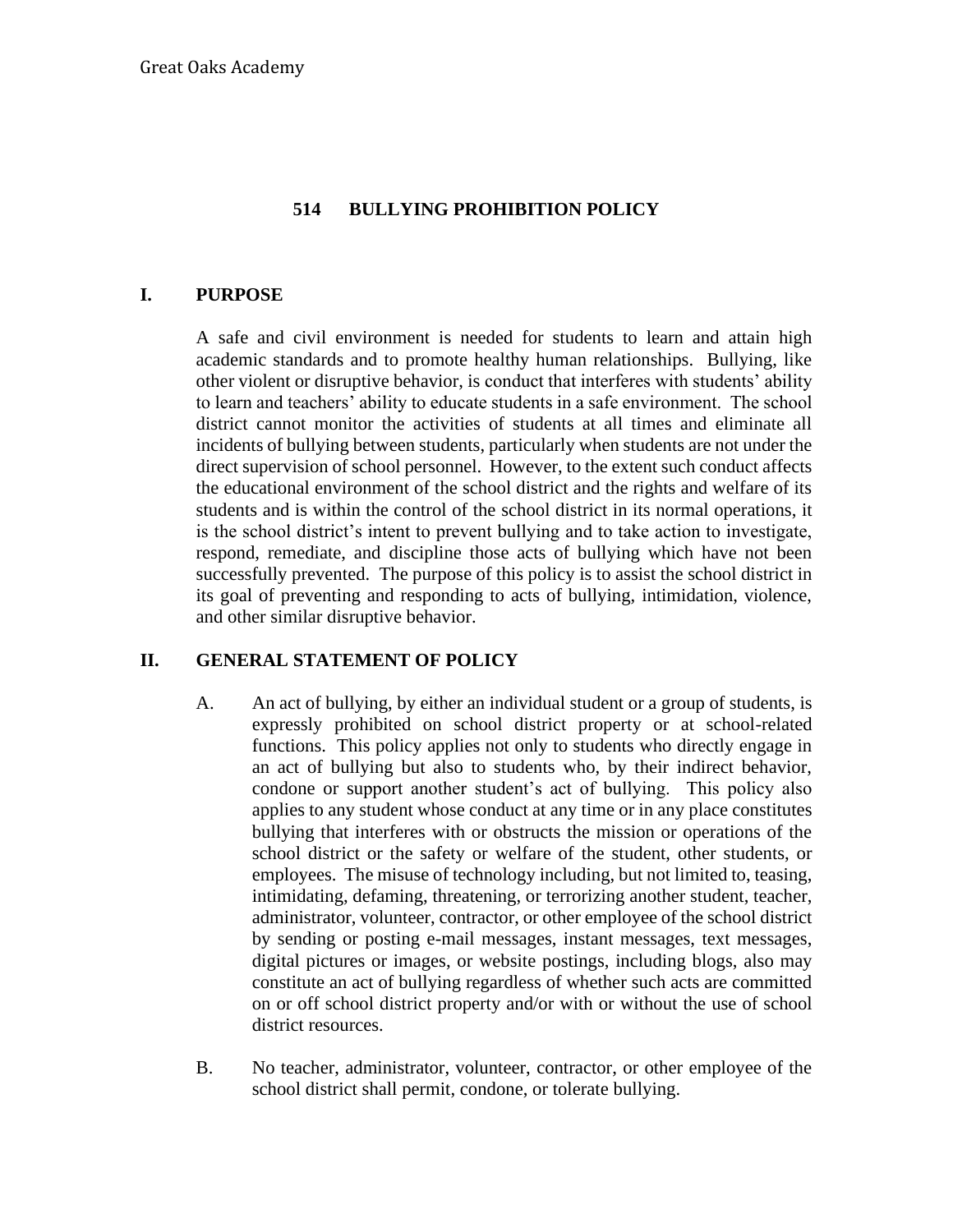- C. Apparent permission or consent by a student being bullied does not lessen the prohibitions contained in this policy.
- D. Retaliation against a victim, good faith reporter, or a witness of bullying is prohibited.
- E. False accusations or reports of bullying against another student are prohibited.
- F. A person who engages in an act of bullying, reprisal, or false reporting of bullying or permits, condones, or tolerates bullying shall be subject to discipline for that act in accordance with school district's policies and procedures. The school district may take into account the following factors:
	- 1. The developmental and maturity levels of the parties involved;
	- 2. The levels of harm, surrounding circumstances, and nature of the behavior;
	- 3. Past incidences or past or continuing patterns of behavior;
	- 4. The relationship between the parties involved; and
	- 5. The context in which the alleged incidents occurred.

Consequences for students who commit prohibited acts of bullying may range from positive behavioral interventions up to and including suspension and/or expulsion. Consequences for employees who permit, condone, or tolerate bullying or engage in an act of reprisal or intentional false reporting of bullying may result in disciplinary action up to and including termination or discharge. Consequences for other individuals engaging in prohibited acts of bullying may include, but not be limited to, exclusion from school district property and events and/or termination of services and/or contracts.

G. The school district will act to investigate all complaints of bullying and will discipline or take appropriate action against any student, teacher, administrator, volunteer, contractor, or other employee of the school district who is found to have violated this policy.

## **III. DEFINITIONS**

For purposes of this policy, the definitions included in this section apply.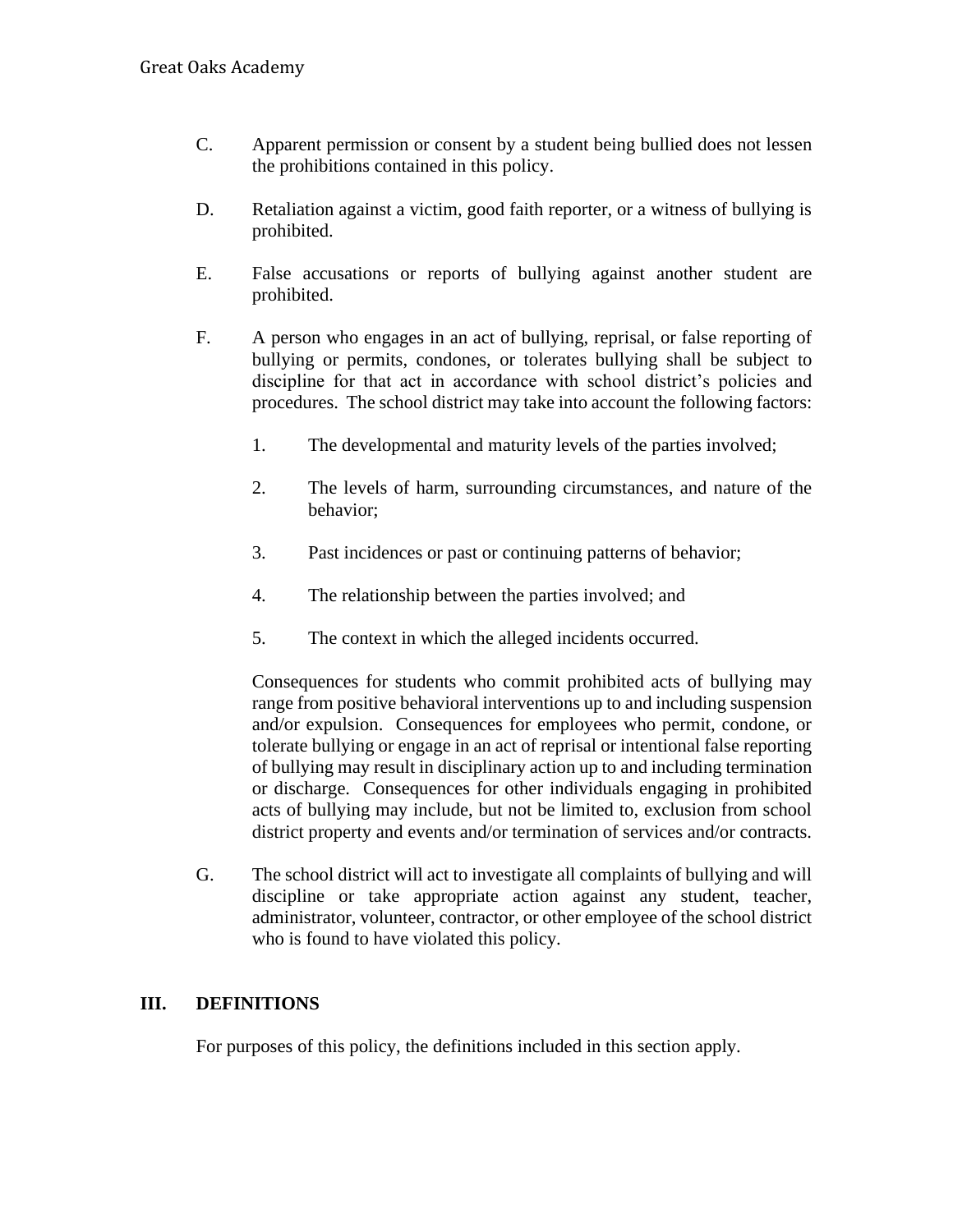#### Great Oaks Academy

- A. "Bullying" means any written or verbal expression, physical act or gesture, or pattern thereof, by a student that is intended to cause or is perceived as causing distress to a student or a group of students and which substantially interferes with another student's or students' educational benefits, opportunities, or performance. Bullying includes, but is not limited to, conduct by a student against another student or a group of students that a reasonable person under the circumstances knows or should know has the effect of:
	- 1. harming a student or a group of students;
	- 2. damaging a student's or a group of students' property;
	- 3. placing a student or a group of students in reasonable fear of harm to person or property;
	- 4. creating a hostile educational environment for a student or a group of students; or
	- 5. intimidating a student or a group of students.
- B. "Immediately" means as soon as possible but in no event longer than 24 hours.
- C. "On school district property or at school-related functions" means all school district buildings, school grounds, and school property or property immediately adjacent to school grounds, school bus stops, school buses, school vehicles, school contracted vehicles, or any other vehicles approved for school district purposes, the area of entrance or departure from school grounds, premises, or events, and all school-related functions, schoolsponsored activities, events, or trips. School district property also may mean a student's walking route to or from school for purposes of attending school or school-related functions, activities, or events. While prohibiting bullying at these locations and events, the school district does not represent that it will provide supervision or assume liability at these locations and events.

## **IV. REPORTING PROCEDURE**

A. Any person who believes he or she has been the victim of bullying or any person with knowledge or belief of conduct that may constitute bullying shall report the alleged acts immediately to an appropriate school district official designated by this policy. A person may report bullying anonymously. However, the school district's ability to take action against an alleged perpetrator based solely on an anonymous report may be limited.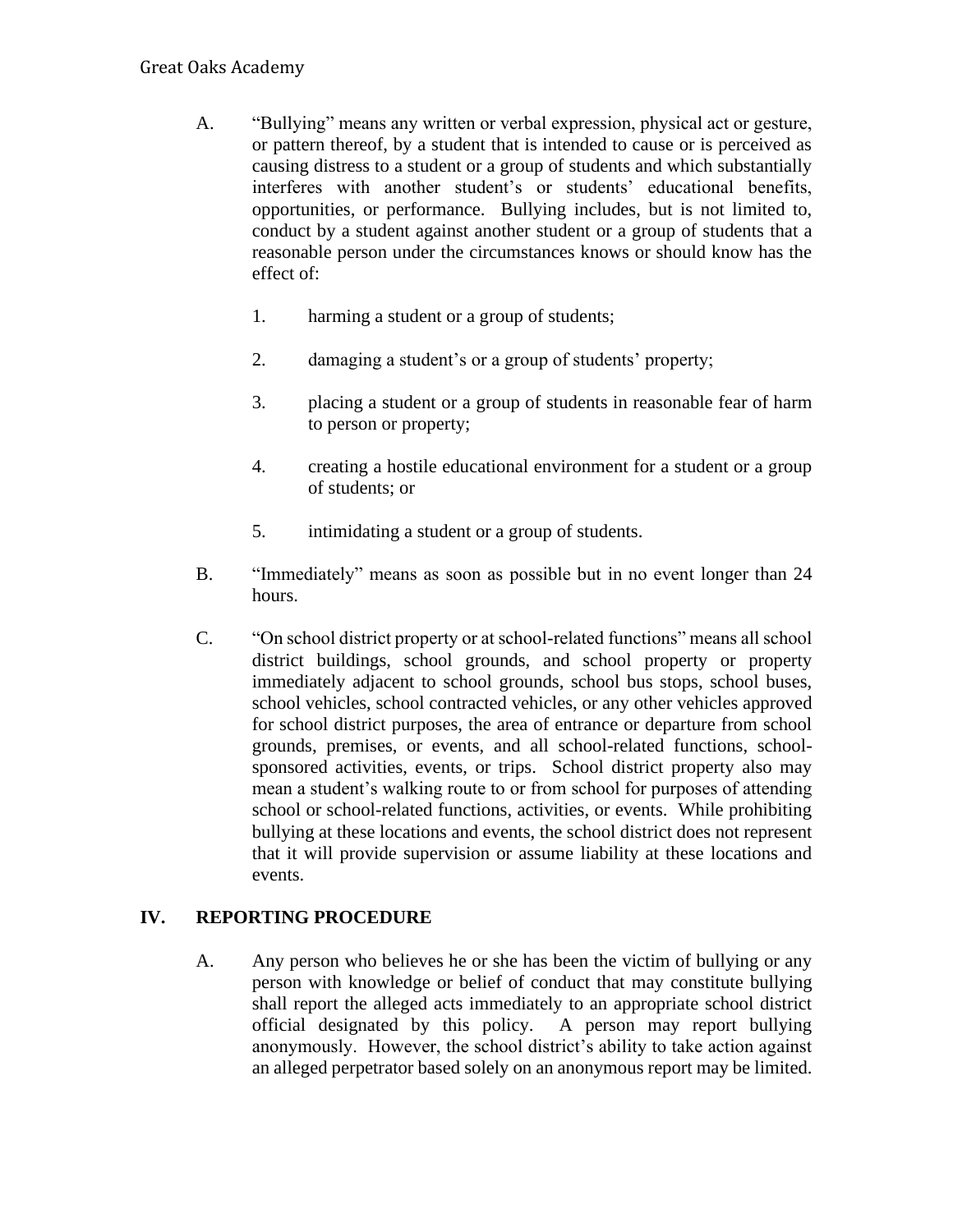- B. The school district encourages the reporting party or complainant to use the report form available from the principal of each building or available from the school district office, but oral reports shall be considered complaints as well.
- C. The Executive Director or his/her designee, or the building supervisor (hereinafter building report taker) is the person responsible for receiving reports of bullying at the building level. Any person may report bullying directly to the Executive director, teachers, or other available staff member. If the complaint involves the building report taker, the complaint shall be made or filed directly with the Office Manager by the reporting party or complainant.
- D. A teacher, school administrator, volunteer, contractor, or other school employee shall be particularly alert to possible situations, circumstances, or events that might include bullying. Any such person who receives a report of, observes, or has other knowledge or belief of conduct that may constitute bullying shall inform the building report taker immediately. School district personnel who fail to inform the building report taker of conduct that may constitute bullying in a timely manner may be subject to disciplinary action.
- E. Reports of bullying are classified as private educational and/or personnel data and/or confidential investigative data and will not be disclosed except as permitted by law.
- F. Submission of a good faith complaint or report of bullying will not affect the complainant's or reporter's future employment, grades, or work assignments, or educational or work environment.
- G. The school district will respect the privacy of the complainant(s), the individual(s) against whom the complaint is filed, and the witnesses as much as possible, consistent with the school district's obligation to investigate, take appropriate action, and comply with any legal disclosure obligations.

## **V. SCHOOL DISTRICT ACTION**

- A. Upon receipt of a complaint or report of bullying, the school district shall undertake or authorize an investigation by school district officials or a third party designated by the school district.
- B. The school district may take immediate steps, at its discretion, to protect the complainant, reporter, students, or others pending completion of an investigation of bullying, consistent with applicable law.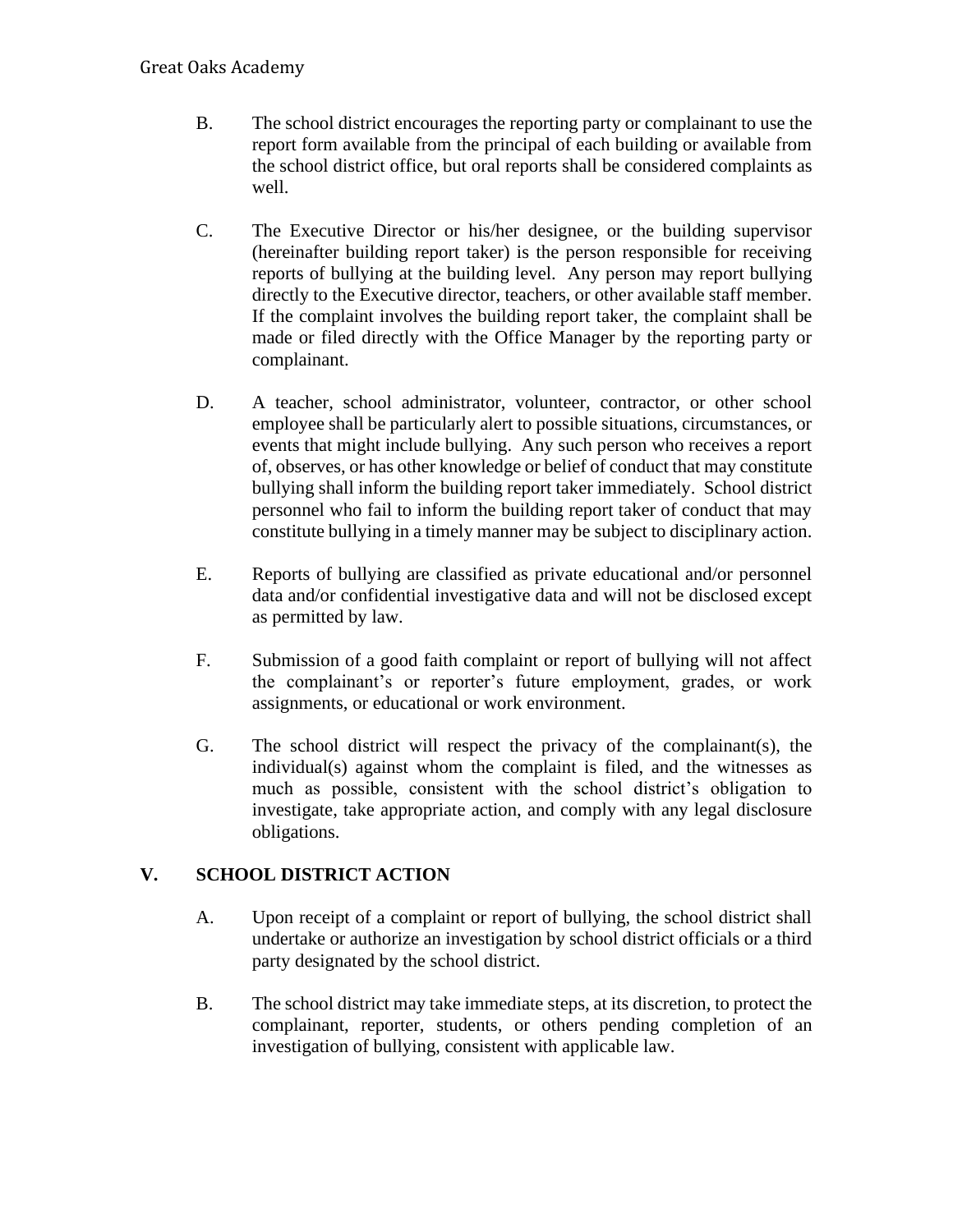- C. Upon completion of the investigation, the school district will take appropriate action. Such action may include, but is not limited to, warning, suspension, exclusion, expulsion, transfer, remediation, termination, or discharge. Disciplinary consequences will be sufficiently severe to try to deter violations and to appropriately discipline prohibited behavior. School district action taken for violation of this policy will be consistent with the requirements of applicable collective bargaining agreements; applicable statutory authority, including the Minnesota Pupil Fair Dismissal Act; school district policies; and regulations.
- D. The school district is not authorized to disclose to a victim private educational or personnel data regarding an alleged perpetrator who is a student or employee of the school district. School officials will notify the parent(s) or guardian(s) of students involved in a bullying incident and the remedial action taken, to the extent permitted by law, based on a confirmed report.

# **VI. REPRISAL**

The school district will discipline or take appropriate action against any student, teacher, administrator, volunteer, contractor, or other employee of the school district who retaliates against any person who makes a good faith report of alleged bullying or against any person who testifies, assists, or participates in an investigation, or against any person who testifies, assists, or participates in a proceeding or hearing relating to such bullying. Retaliation includes, but is not limited to, any form of intimidation, reprisal, harassment, or intentional disparate treatment.

## **VII. TRAINING AND EDUCATION**

- A. The school district annually will provide information and any applicable training to school district staff regarding this policy.
- B. The school district annually will provide education and information to students regarding bullying, including information regarding this school district policy prohibiting bullying, the harmful effects of bullying, and other applicable initiatives to prevent bullying.
- C. The administration of the school district is directed to implement programs and other initiatives to prevent bullying, to respond to bullying in a manner that does not stigmatize the victim, and to make resources or referrals to resources available to victims of bullying.
- D. The school district may implement violence prevention and character development education programs to prevent and reduce policy violations. Such programs may offer instruction on character education including, but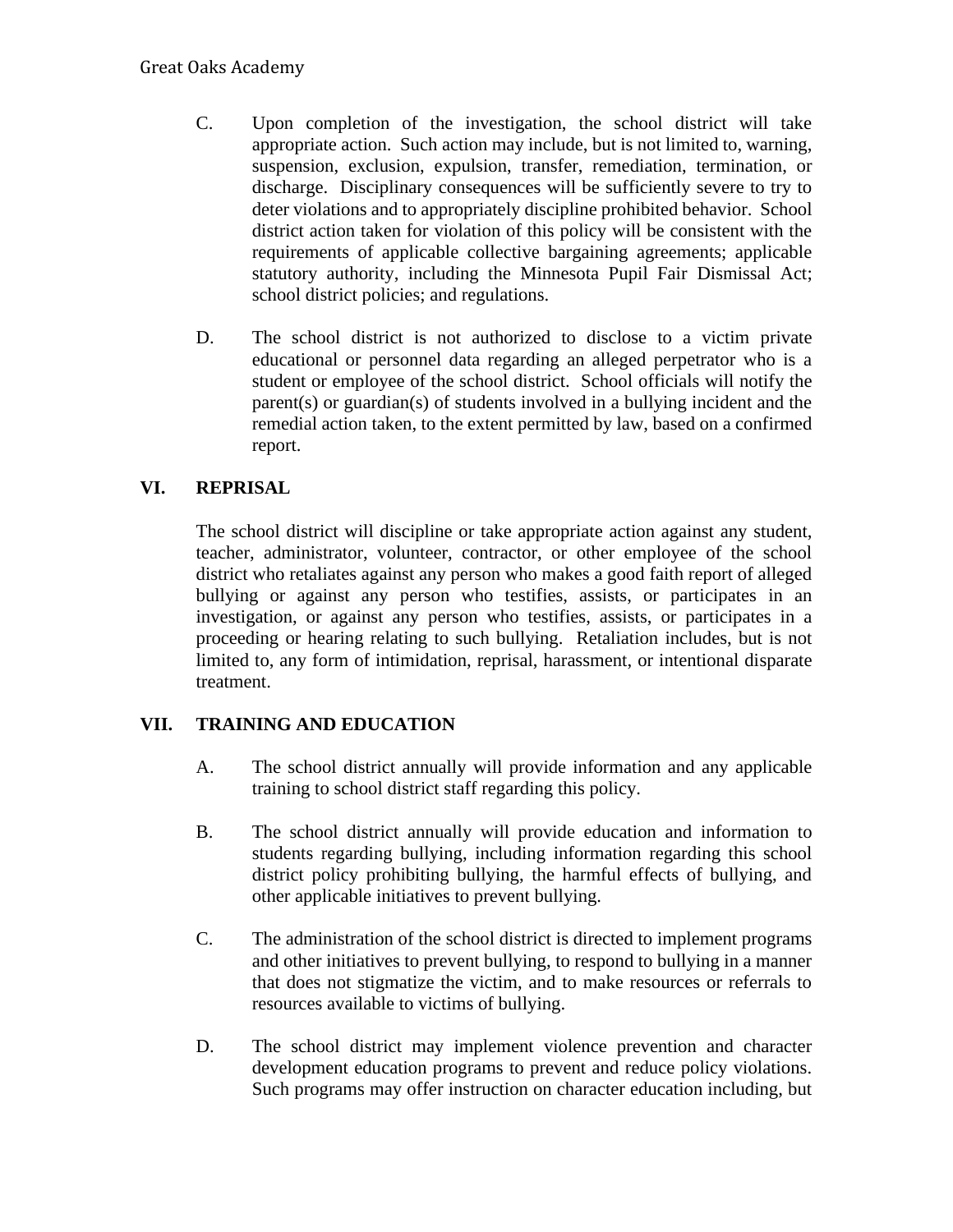not limited to, character qualities such as attentiveness, truthfulness, respect for authority, diligence, gratefulness, self-discipline, patience, forgiveness, respect for others, peacemaking, and resourcefulness.

# **VIII. NOTICE**

The school district will give annual notice of this policy to students, parents or guardians, and staff, and this policy shall appear in the student handbook.

| Minn. Stat. § 121A.0695 (School Board Policy; Prohibiting<br>Intimidation and Bullying)<br>Minn. Stat. §§ 121A.40-121A.56 (Pupil Fair Dismissal Act)<br>Minn. Stat. § 121A.69 (Hazing Policy)<br><b>Cross References:</b><br>MSBA/MASA Model Policy 403 (Discipline, Suspension, and<br>Dismissal of School District Employees)<br>MSBA/MASA Model Policy 413 (Harassment and Violence)<br>MSBA/MASA Model Policy 414 (Mandated Reporting of Child<br>Neglect or Physical or Sexual Abuse)<br>MSBA/MASA Model Policy 415 (Mandated Reporting of<br>Maltreatment of Vulnerable Adults)<br>MSBA/MASA Model Policy 423 (Employee-Student<br>MSBA/MASA Model Policy 501 (School Weapons Policy)<br>MSBA/MASA Model Policy 506 (Student Discipline)<br>MSBA/MASA Model Policy 507 (Corporal Punishment)<br>MSBA/MASA Model Policy 515 (Protection and Privacy of Pupil<br>Records)<br>MSBA/MASA Model Policy 521 (Student Disability<br>MSBA/MASA Model Policy 522 (Student Sex Nondiscrimination)<br>MSBA/MASA Model Policy 525 (Violence Prevention)<br>MSBA/MASA Model Policy 526 (Hazing Prohibition)<br>MSBA/MASA Model Policy 529 (Staff Notification of Violent<br><b>Behavior by Students)</b><br>MSBA/MASA Model Policy 709 (Student Transportation Safety<br>Policy)<br>MSBA/MASA Model Policy 711 (Video Recording on School<br>Buses)<br>MSBA/MASA Model Policy 712 (Video Surveillance Other Than | <b>Legal References:</b> | Minn. Stat. § 120B.232 (Character Development Education)<br>Minn. Stat. § 121A.03 (Sexual, Religious and Racial Harassment<br>and Violence) |
|-----------------------------------------------------------------------------------------------------------------------------------------------------------------------------------------------------------------------------------------------------------------------------------------------------------------------------------------------------------------------------------------------------------------------------------------------------------------------------------------------------------------------------------------------------------------------------------------------------------------------------------------------------------------------------------------------------------------------------------------------------------------------------------------------------------------------------------------------------------------------------------------------------------------------------------------------------------------------------------------------------------------------------------------------------------------------------------------------------------------------------------------------------------------------------------------------------------------------------------------------------------------------------------------------------------------------------------------------------------------------------------------------------------|--------------------------|---------------------------------------------------------------------------------------------------------------------------------------------|
|                                                                                                                                                                                                                                                                                                                                                                                                                                                                                                                                                                                                                                                                                                                                                                                                                                                                                                                                                                                                                                                                                                                                                                                                                                                                                                                                                                                                           |                          |                                                                                                                                             |
|                                                                                                                                                                                                                                                                                                                                                                                                                                                                                                                                                                                                                                                                                                                                                                                                                                                                                                                                                                                                                                                                                                                                                                                                                                                                                                                                                                                                           |                          |                                                                                                                                             |
|                                                                                                                                                                                                                                                                                                                                                                                                                                                                                                                                                                                                                                                                                                                                                                                                                                                                                                                                                                                                                                                                                                                                                                                                                                                                                                                                                                                                           |                          |                                                                                                                                             |
|                                                                                                                                                                                                                                                                                                                                                                                                                                                                                                                                                                                                                                                                                                                                                                                                                                                                                                                                                                                                                                                                                                                                                                                                                                                                                                                                                                                                           |                          |                                                                                                                                             |
|                                                                                                                                                                                                                                                                                                                                                                                                                                                                                                                                                                                                                                                                                                                                                                                                                                                                                                                                                                                                                                                                                                                                                                                                                                                                                                                                                                                                           |                          |                                                                                                                                             |
|                                                                                                                                                                                                                                                                                                                                                                                                                                                                                                                                                                                                                                                                                                                                                                                                                                                                                                                                                                                                                                                                                                                                                                                                                                                                                                                                                                                                           |                          |                                                                                                                                             |
|                                                                                                                                                                                                                                                                                                                                                                                                                                                                                                                                                                                                                                                                                                                                                                                                                                                                                                                                                                                                                                                                                                                                                                                                                                                                                                                                                                                                           |                          |                                                                                                                                             |
|                                                                                                                                                                                                                                                                                                                                                                                                                                                                                                                                                                                                                                                                                                                                                                                                                                                                                                                                                                                                                                                                                                                                                                                                                                                                                                                                                                                                           |                          |                                                                                                                                             |
|                                                                                                                                                                                                                                                                                                                                                                                                                                                                                                                                                                                                                                                                                                                                                                                                                                                                                                                                                                                                                                                                                                                                                                                                                                                                                                                                                                                                           |                          |                                                                                                                                             |
|                                                                                                                                                                                                                                                                                                                                                                                                                                                                                                                                                                                                                                                                                                                                                                                                                                                                                                                                                                                                                                                                                                                                                                                                                                                                                                                                                                                                           |                          |                                                                                                                                             |
|                                                                                                                                                                                                                                                                                                                                                                                                                                                                                                                                                                                                                                                                                                                                                                                                                                                                                                                                                                                                                                                                                                                                                                                                                                                                                                                                                                                                           |                          |                                                                                                                                             |
|                                                                                                                                                                                                                                                                                                                                                                                                                                                                                                                                                                                                                                                                                                                                                                                                                                                                                                                                                                                                                                                                                                                                                                                                                                                                                                                                                                                                           | Relationships)           |                                                                                                                                             |
|                                                                                                                                                                                                                                                                                                                                                                                                                                                                                                                                                                                                                                                                                                                                                                                                                                                                                                                                                                                                                                                                                                                                                                                                                                                                                                                                                                                                           |                          |                                                                                                                                             |
|                                                                                                                                                                                                                                                                                                                                                                                                                                                                                                                                                                                                                                                                                                                                                                                                                                                                                                                                                                                                                                                                                                                                                                                                                                                                                                                                                                                                           |                          |                                                                                                                                             |
|                                                                                                                                                                                                                                                                                                                                                                                                                                                                                                                                                                                                                                                                                                                                                                                                                                                                                                                                                                                                                                                                                                                                                                                                                                                                                                                                                                                                           |                          |                                                                                                                                             |
|                                                                                                                                                                                                                                                                                                                                                                                                                                                                                                                                                                                                                                                                                                                                                                                                                                                                                                                                                                                                                                                                                                                                                                                                                                                                                                                                                                                                           |                          |                                                                                                                                             |
|                                                                                                                                                                                                                                                                                                                                                                                                                                                                                                                                                                                                                                                                                                                                                                                                                                                                                                                                                                                                                                                                                                                                                                                                                                                                                                                                                                                                           |                          |                                                                                                                                             |
|                                                                                                                                                                                                                                                                                                                                                                                                                                                                                                                                                                                                                                                                                                                                                                                                                                                                                                                                                                                                                                                                                                                                                                                                                                                                                                                                                                                                           |                          |                                                                                                                                             |
|                                                                                                                                                                                                                                                                                                                                                                                                                                                                                                                                                                                                                                                                                                                                                                                                                                                                                                                                                                                                                                                                                                                                                                                                                                                                                                                                                                                                           | Nondiscrimination)       |                                                                                                                                             |
|                                                                                                                                                                                                                                                                                                                                                                                                                                                                                                                                                                                                                                                                                                                                                                                                                                                                                                                                                                                                                                                                                                                                                                                                                                                                                                                                                                                                           |                          |                                                                                                                                             |
|                                                                                                                                                                                                                                                                                                                                                                                                                                                                                                                                                                                                                                                                                                                                                                                                                                                                                                                                                                                                                                                                                                                                                                                                                                                                                                                                                                                                           |                          |                                                                                                                                             |
|                                                                                                                                                                                                                                                                                                                                                                                                                                                                                                                                                                                                                                                                                                                                                                                                                                                                                                                                                                                                                                                                                                                                                                                                                                                                                                                                                                                                           |                          |                                                                                                                                             |
|                                                                                                                                                                                                                                                                                                                                                                                                                                                                                                                                                                                                                                                                                                                                                                                                                                                                                                                                                                                                                                                                                                                                                                                                                                                                                                                                                                                                           |                          |                                                                                                                                             |
|                                                                                                                                                                                                                                                                                                                                                                                                                                                                                                                                                                                                                                                                                                                                                                                                                                                                                                                                                                                                                                                                                                                                                                                                                                                                                                                                                                                                           |                          |                                                                                                                                             |
|                                                                                                                                                                                                                                                                                                                                                                                                                                                                                                                                                                                                                                                                                                                                                                                                                                                                                                                                                                                                                                                                                                                                                                                                                                                                                                                                                                                                           |                          |                                                                                                                                             |
|                                                                                                                                                                                                                                                                                                                                                                                                                                                                                                                                                                                                                                                                                                                                                                                                                                                                                                                                                                                                                                                                                                                                                                                                                                                                                                                                                                                                           |                          |                                                                                                                                             |
|                                                                                                                                                                                                                                                                                                                                                                                                                                                                                                                                                                                                                                                                                                                                                                                                                                                                                                                                                                                                                                                                                                                                                                                                                                                                                                                                                                                                           |                          |                                                                                                                                             |
|                                                                                                                                                                                                                                                                                                                                                                                                                                                                                                                                                                                                                                                                                                                                                                                                                                                                                                                                                                                                                                                                                                                                                                                                                                                                                                                                                                                                           |                          |                                                                                                                                             |
| on Buses)                                                                                                                                                                                                                                                                                                                                                                                                                                                                                                                                                                                                                                                                                                                                                                                                                                                                                                                                                                                                                                                                                                                                                                                                                                                                                                                                                                                                 |                          |                                                                                                                                             |